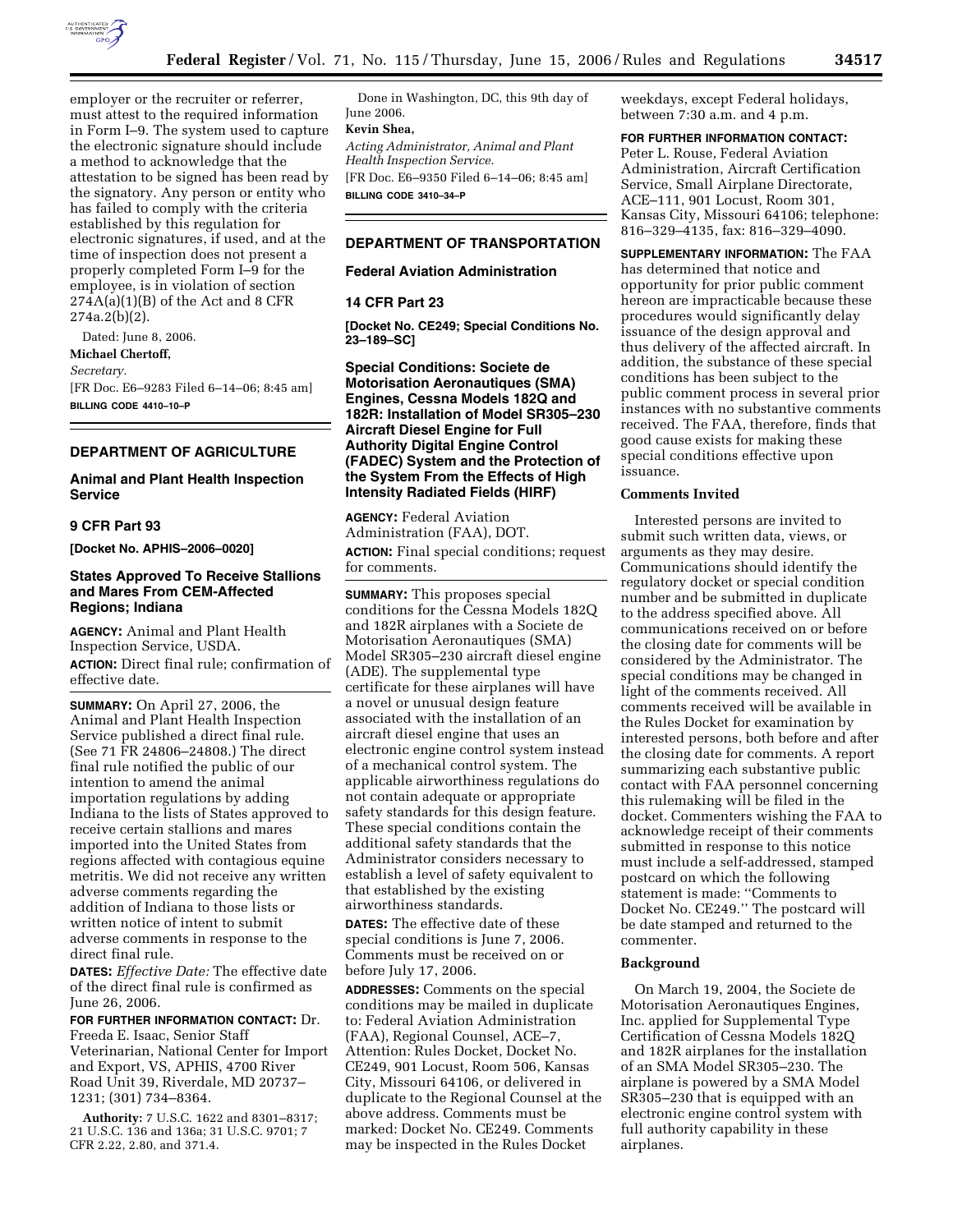### **Type Certification Basis**

Under the provisions of 14 CFR 21.101, SMA Engines, Inc., must show that the Cessna Models 182Q and 182R airplanes, with the installation of an SMA Model SR305–230, meets the applicable provisions of part 14 CFR part 23, as amended by Amendments 23–1 through 23–51 and Civil Air Regulations (CAR) 3 thereto.

If the Administrator finds that the applicable airworthiness regulations (*i.e.*, CAR 3; 14 CFR, part 23) do not contain adequate or appropriate safety standards for the Cessna Models 182Q and 182R airplanes because of a novel or unusual design feature, special conditions are prescribed under the provisions of § 21.16.

Special conditions, as appropriate, as defined in § 11.19, are issued in accordance with § 11.38, and become part of the certification basis for the supplemental type certification basis in accordance with § 21.101. Special conditions are initially applicable to the model for which they are issued. Should the applicant apply for a supplemental type certificate to modify any other models that are listed on the same type certificate to incorporate the same novel or unusual design features, the special conditions would also apply under the provisions of § 21.101.

#### **Novel or Unusual Design Features**

The SMA Engines, Inc. modified Cessna Models 182Q and 182R airplanes will incorporate a novel or unusual design feature, an engine that includes an electronic control system with Full Authority Digital Engine control (FADEC) capability.

Many advanced electronic systems are prone to either upsets or damage, or both, at energy levels lower than analog systems. The increasing use of high power radio frequency emitters mandates requirements for improved High Intensity Radiated Fields (HIRF) protection for electrical and electronic equipment. Since the electronic engine control system used on the SMA Engines, Inc., modified Cessna Models 182Q and 182R airplanes will perform critical functions, provisions for protection from the effects of HIRF should be considered and, if necessary, incorporated into the airplane design data. The FAA policy contained in Notice 8110.71, dated April 2, 1998, establishes the HIRF energy levels that airplanes will be exposed to in service. The guidelines set forth in this notice are the result of an Aircraft Certification Service review of existing policy on HIRF, in light of the ongoing work of the Aviation Rulemaking Advisory

Committee (ARAC) Electromagnetic Effects Harmonization Working Group (EEHWG). The EEHWG adopted a set of HIRF environment levels in November 1997 that were agreed upon by the FAA, the Joint Aviation Authorities (JAA), and industry participants. As a result, the HIRF environments in this notice reflect the environment levels recommended by this working group. This notice states that a FADEC is an example of a system that should address the HIRF environments.

Even though the control system will be certificated as part of the engine, the installation of an engine with an electronic control system requires evaluation due to the possible effects on or by other airplane systems (*e.g.*, radio interference with other airplane electronic systems, shared engine and airplane power sources). The regulatory requirements in 14 CFR part 23 for evaluating the installation of complex systems, including electronic systems, are contained in § 23.1309. However, when § 23.1309 was developed, the use of electronic control systems for engines was not envisioned; therefore, the § 23.1309 requirements were not applicable to systems certificated as part of the engine (reference  $\S 23.1309(f)(1)$ ). Also, electronic control systems often require inputs from airplane data and power sources and outputs to other airplane systems (*e.g.*, automated cockpit powerplant controls such as mixture setting). Although the parts of the system that are not certificated with the engine could be evaluated using the criteria of § 23.1309, the integral nature of systems such as these makes it unfeasible to evaluate the airplane portion of the system without including the engine portion of the system. However, § 23.1309(f)(1) again prevents complete evaluation of the installed airplane system since evaluation of the engine system's effects is not required.

Therefore, special conditions are proposed for the SMA Engines, Inc., modified Cessna Models 182Q and 182R airplanes to provide HIRF protection and to evaluate the installation of the electronic engine control system for compliance with the requirements of § 23.1309(a) through (e) at Amendment 23–49.

#### **Applicability**

As discussed above, these special conditions are applicable to the SMA Engines, Inc., modified Cessna Models 182Q and 182R airplanes. Should SMA Engines, Inc., apply at a later date for a supplemental type certificate to modify any other model included on the same type certificate as the SMA Engines, Inc., modified Cessna Models 182Q and

182R airplanes to incorporate the same novel or unusual design features, the special conditions would apply to that model as well under the provisions of § 21.101.

### **Conclusion**

This action affects only certain novel or unusual design features on SMA Engines, Inc., modified Cessna Models 182Q and 182R airplanes. It is not a rule of general applicability, and it affects only the applicant who applied to the FAA for approval of these features on the airplane.

Under standard practice, the effective date of final special conditions would be 30 days after the date of publication in the **Federal Register**. However, as the certification date for the SMA Engines, Inc., modified Cessna Models 182Q and 182R is imminent, the FAA finds that good cause exists to make these special conditions effective upon issuance.

# **List of Subjects in 14 CFR Part 23**

Aircraft, Aviation safety, Signs and symbols.

#### **Citation**

The authority citation for these special conditions is as follows:

**Authority:** 49 U.S.C. 106(g), 40113 and 44701; 14 CFR 21.16 and 21.101; and 14 CFR 11.38 and 11.19.

#### **The Special Conditions**

Accordingly, pursuant to the authority delegated to me by the Administrator, the following special conditions are issued as part of the supplemental type certification basis for SMA Engines, Inc., modified Cessna Models 182Q and 182R airplanes.

1. *High Intensity Radiated Fields (HIRF) Protection.* In showing compliance with 14 CFR part 21 and the airworthiness requirements of 14 CFR part 23, protection against hazards caused by exposure to HIRF fields for the full authority digital engine control system, which performs critical functions, must be considered. To prevent this occurrence, the electronic engine control system must be designed and installed to ensure that the operation and operational capabilities of this critical system are not adversely affected when the airplane is exposed to high energy radio fields.

At this time, the FAA and other airworthiness authorities are unable to precisely define or control the HIRF energy level to which the airplane will be exposed in service; therefore, the FAA hereby defines two acceptable interim methods for complying with the requirement for protection of systems that perform critical functions.